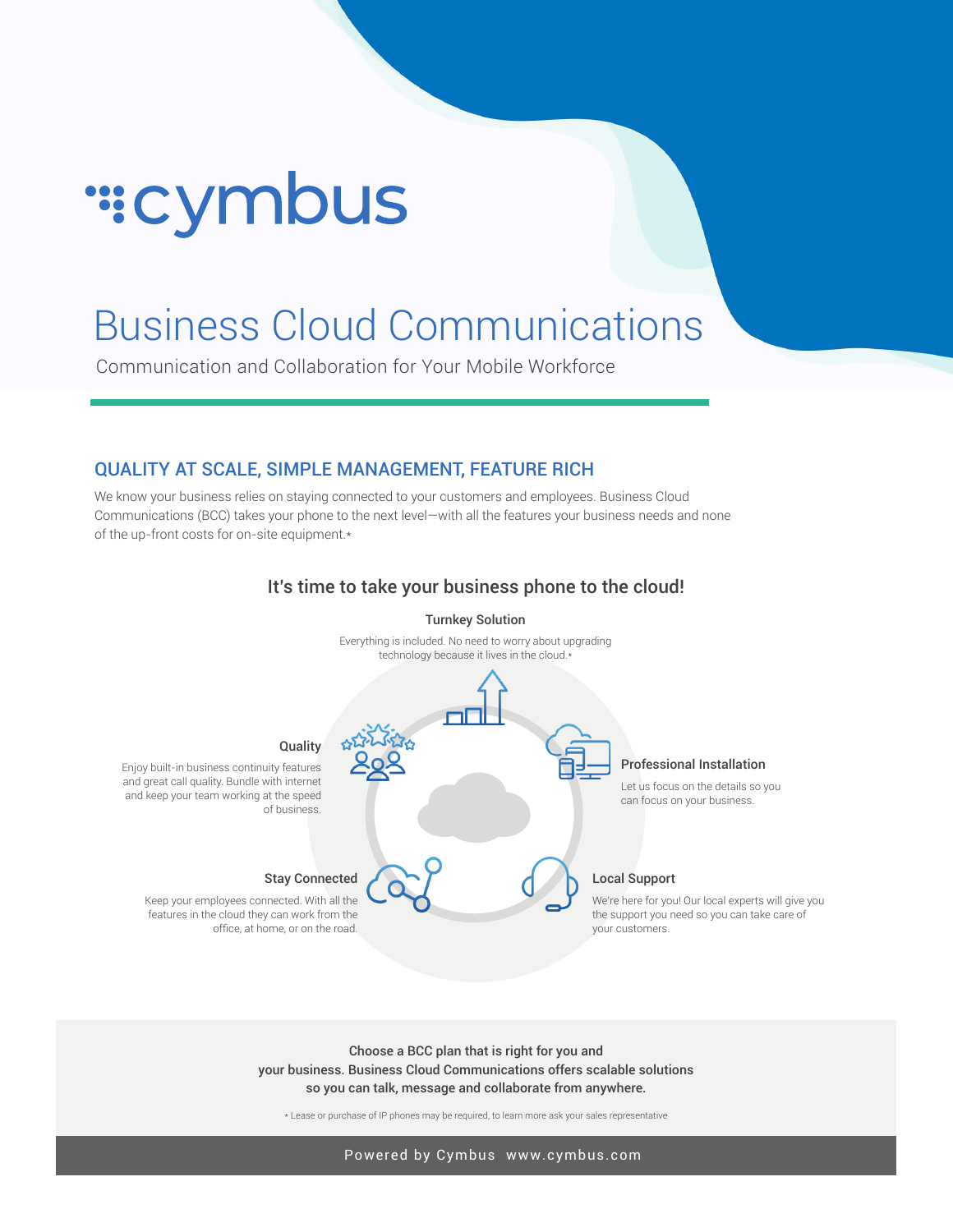## BUSINESS CLOUD COMMUNICATIONS **STANDARD**

#### Never miss a call - cloud voice offers all the features your business needs to succeed.

#### CLOUD VOICE MAKES IT SIMPLE TO STREAMLINE YOUR PHONE SYSTEM

- With access to a user portal, you can customize your call experience. Access features like auto attendant, custom schedules, ring groups, voicemail to email and more!
- Cloud voice will scale to your needs. In minutes you can easily add extensions or additional direct numbers.
- Reduce expense by working with a single provider, on one data network, with no up-front equipment cost\*.
- Never miss a call. Whether it's a network failure or natural disaster, call routing is in the cloud forward instantly to make sure you can still make and receive calls.
- We take care of everything, from hosting to upgrades and security to maintenance. With hosting in he cloud, there's no need for an IT team or specialized skills to manage the system.

## BUSINESS CLOUD COMMUNICATIONS ADVANCED

Take your office calls and instant messages on the go, wherever your travels take you.

#### COMMUNICATION FOR THE MODERN WORKFORCE

- Make calls and IM from an intuitive app on your laptop, tablet or smartphone.
- Keep your team's cell phone numbers private.
- Display the office phone number on your outgoing caller ID.
- Subscribe to a company contact list or share contacts with coworkers.
- Forward voicemails to email or get push notifications on your device.

#### BUSINESS CLOUD COMMUNICATIONS ADVANCED OFFERS



Experience seamless communication whether you're at your desk, on the move, or working from home.



1:1 chat and group message rooms help teams to communicate without long email threads.



### Provisioned Settings

Cloud provisioning simplifies and shortens deployment time. Simply download the app and sign in using your credentials.

\* Lease or purchase of IP phones may be required, to learn more ask your sales representative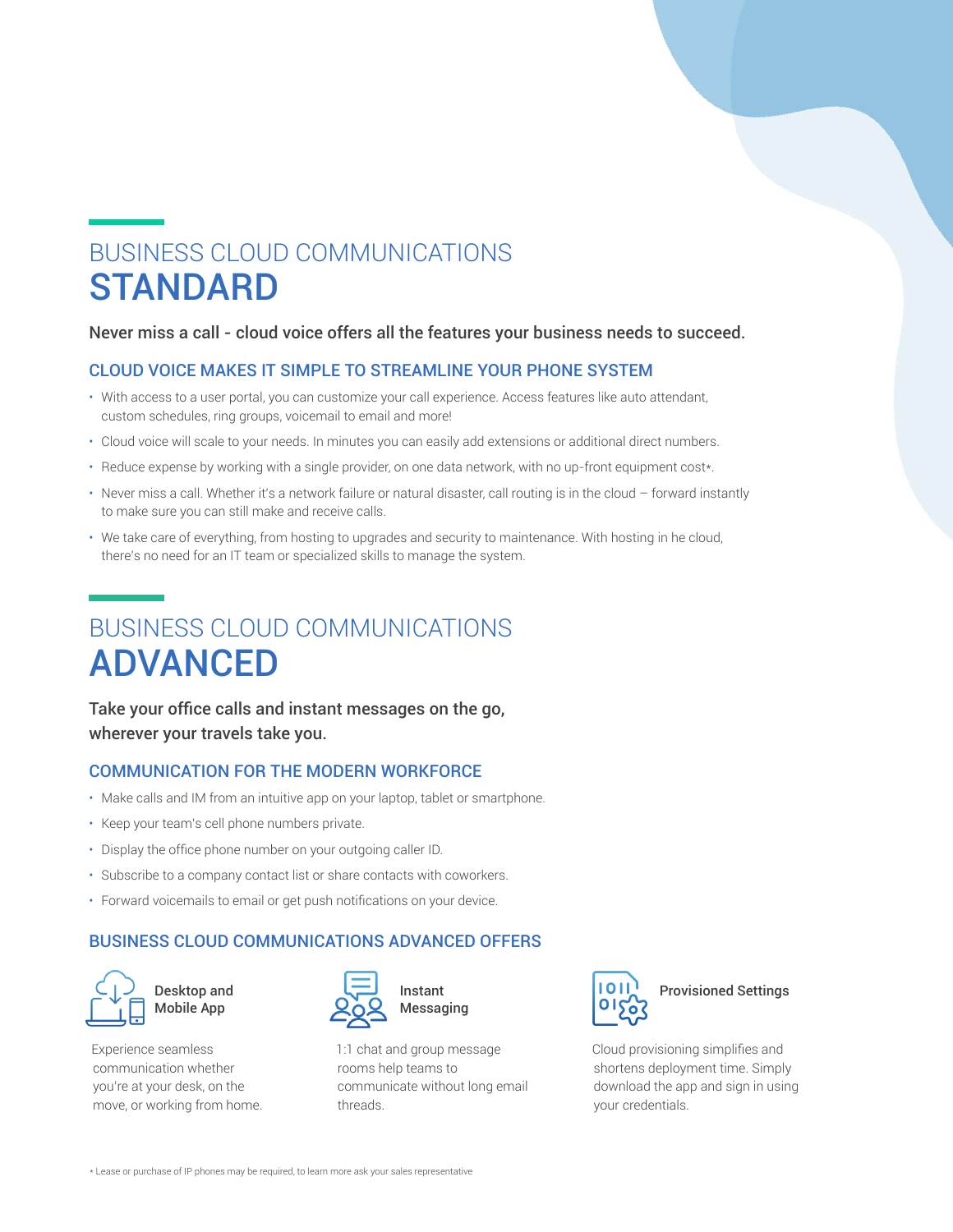

## BUSINESS CLOUD COMMUNICATIONS PROFESSIONAL

Connect your teams with a feature-rich communication platform which includes HD video conferencing, softphone and instant messaging using the Cymbus Connect app.

#### HASSLE-FREE VIDEO CONFERENCING

- Unify your communication tools with a single solution.
- HD video conferencing for up to 200 participants.
- Advanced features like screen sharing and integrated messaging makes collaboration easy and intuitive.
- Take control of your meetings with moderation tools to mute participants, assign presenters, share your screen or lock the bridge.
- Access your softphone, chat, and video conference from anywhere on any device, saving you time and money.

#### BUSINESS CLOUD COMMUNICATIONS PROFESSIONAL OFFERS



anywhere with the Cymbus App

Whether hosting or joining, access all of the Cymbus communication tools wherever you are.



Shareable conference room links

Each conferencing room is assigned a unique link. Embed into your email or share in a chat.



Hop into meetings as a web participant or join using Cymbus Connect.

#### **WE MAKE IT EASY TO GET STARTED**

#### Port it.

No worries. You can keep your phone number, get a new one, or add more.

#### Customize it.

Pick the features you need or have always wanted. Or keep things the same, just the way you like it.

#### Install it.

Our local experts will install and con igure the phones.

#### Use it.

We will train your team and provide customer support.